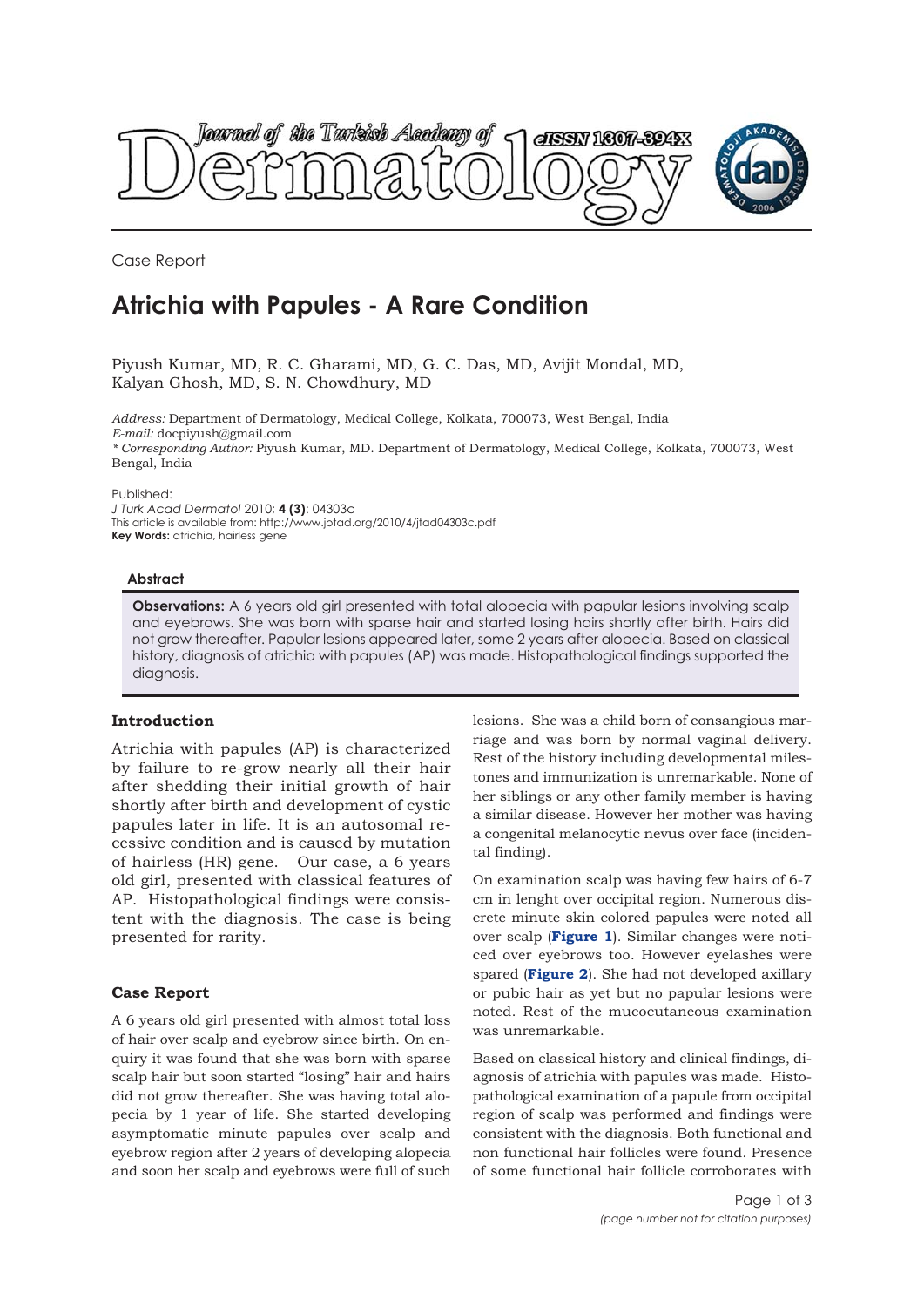*J Turk Acad Dermato*l 2010; **4 (2)**: 04303c. http://www.jotad.org/2010/2/jtad04303c.pdf



**Figure 1.** A) Clinical photograph (side profile) showing almost total loss of hair. Numerous papules on scalp can be appreciated.B) Clinical photograph (top view) showing few hairs over occipital region.

few hairs seen clinically. Inflammatory cells were absent (**Figure 3**). Keratinous cyst with both epidermoid and trichilemmal differentiation was noted which is almost pathognomonic for this condition (**Figure 4**).

### **Discussion**

Atrichia with papules (AP) is a rare autosomal recessive condition and is characterized by loss of hair beginning shortly after birth and development of cystic papules [**1**]. Most of the cases have been documented in children born of consangious marriage [**2**].

This condition is caused by mutation in hairless (HR) gene on chromosome 8 p12 [**2**]. This gene encodes a zinc finger transcription factor expressed in skin and brain [**2**]. In normal



**Figure 3.** Histopathological photograph showing both functional (some of them have been marked with +) and non functional hair follicle. Non functional (encircled) hair follicle shows keratinous cyst (H&E stain x 40)



**Figure 2.** Clinical photograph showing loss of eyebrow with multiple skin colored papules. Note sparing of eyelashes.

hair cycle, during catagen lower segment of hair follicle undergoes well controlled apoptosis while dermal papilla is protected from apoptotic process. The perifollicular sheath forms a fibrous streamer comprised of fibroblasts, small blood vessels, and collagen and dermal papilla condenses and migrates towards epidermis to come to rest below the bulge at the lower portion of the isthmus. This upward migration of dermal papilla is crucial for continuation of hair cycle [**3**]. In AP, there is failure of proper involution of lower segment of hair follicle and of upward migration of dermal papilla. As a result no new anagen follicles ever form, presumably because the stem cells in bulge region cannot interact with dermal papilla which appears to be absolutely necessary. Over the time



**Figure 4.** Histopathological photograph showing keratinous cyst with both epidermoid and trichilemmal differentiation (H&E stain x400)